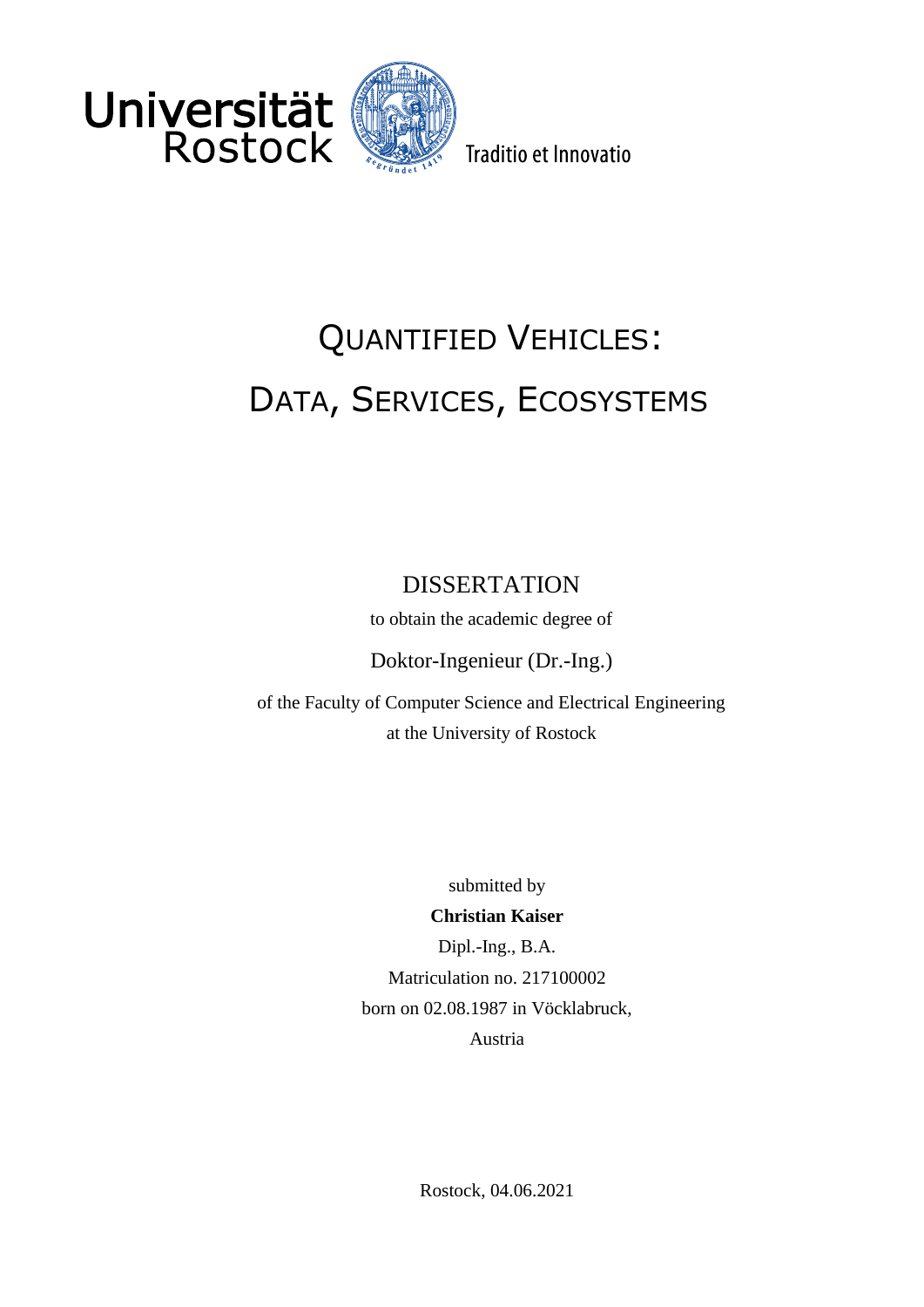### **Abstract**

Advancing digitalization has highlighted the potential of so-called *Quantified Vehicles* for gathering valuable (vehicle) sensor data about the vehicle itself and its environment. Consequently, (vehicle) *Data* has become an important resource of the automotive industry, which can pave the way to (*Data-driven*) *Services*. There are multiple roles to occupy in service generation, from data provider via service developer and service provider to end user. The (*Data-driven Service) Ecosystem* of actors that collaborate to ultimately generate services, has thus only shaped up in recent years.

This dissertation was started in 2016 when literature and research in this field were still scarce. In retrospect, the rise of automotive *Data-driven Services* was accompanied. Vehicle *Data*, *Data-driven Services*, and the corresponding *Data-driven Service Ecosystems* have become an important market in recent years, as reports of analysts (e.g. Capgemini, Deloitte, KPMG, McKinsey, and PWC) show. The expectations even extend to statements about radical changes in automotive business models due to data-driven service possibilities. And such potentially radical changes of an economic driving force of Germany, where 830,000 employees generated around 435 billion Euros in 2019, are undoubtly a relevant research topic.

And so it is a variety of influences that characterize the service development or have so far prevented *Data-driven Services* from breaking through that could be investigated. However, the five objectives of this work are to (i) better understand how *vehicle data* becomes a relevant artifact for business and innovation, (ii) define and describe *Quantified Vehicles* as a form of digitalization in the automotive domain, (iii) develop concepts and *Datadriven Services* prototypically, that represent added value for consumers to enhance the understanding of challenges in service development, (iv) better understand the process and actors of value generation, and the interplay of the actors with each other in the *ecosystem*, by conducting empirical research involving automotive domain experts, and (v) conduct design activities backed by empirical research to conceptually model data-driven value generation and *Data-driven Service Ecosystem* building.

To address the objectives, three research questions were defined, which were worked through in the research process with the help of eight subtopics. Within the framework of the cumulative dissertation, the author of this thesis contributed to a total of 14 publications (ten as corresponding / main author) that can be assigned to these eight subtopics and that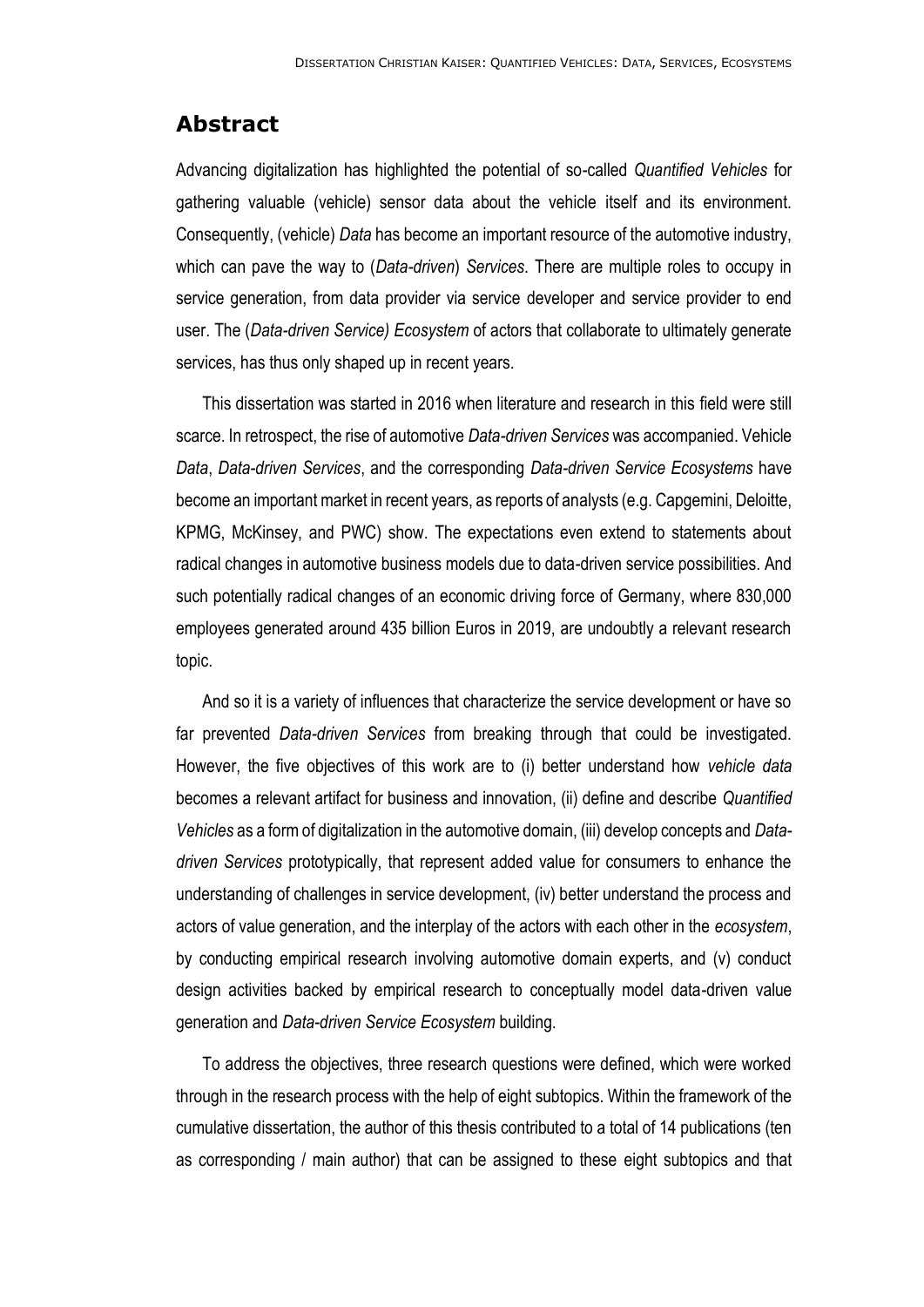contribute to answer the three research questions: Two publications for the subtopic *Definition and Introduction of "Quantified Vehicles"*, two publications for the subtopic *Analysis of the Market: Services, Start-ups, OEMs, Business Models, and Trends*, one publication for the subtopic *Definition of a Research Agenda for the Information Systems Community*, two publications for the subtopic *Analysis and Definition of the VDVC* (Vehicle Data Value Chain), three publications for subtopic *Concepts along the VDVC, two* publications for subtopic *Prototypical Implementations along the VDVC*, and one publication each for the subtopics *Analysis of Data-driven Service Ecosystems* and *Conceptual Model for Value Creation in Data-driven Services.*

The 14 publications consist of three journal publications (E&I<sup>1</sup>, BISE, and IJIM), two book-series contributions (LNMOB, and LNBIP), eight conference contributions (NBM, i-Know, ECIS, ICVES, WEBIST, CAiSE, AMCIS, and VEHITS), and a contribution in a BITKOM position paper (BITKOM). Thereby, the journal publications IJIM (Impact Factor [8.21\)](javascript:;), BISE (Impact Factor 5.83), and the ECIS conference publication (VHB-JQ3: B) are particularly outstanding, due to their high impact and prestige in the IS community.

<sup>1</sup> Short name of the publication medium. See the **Fehler! Verweisquelle konnte nicht gefunden werden.** (page 309 ff) in the dissertation document for the long name.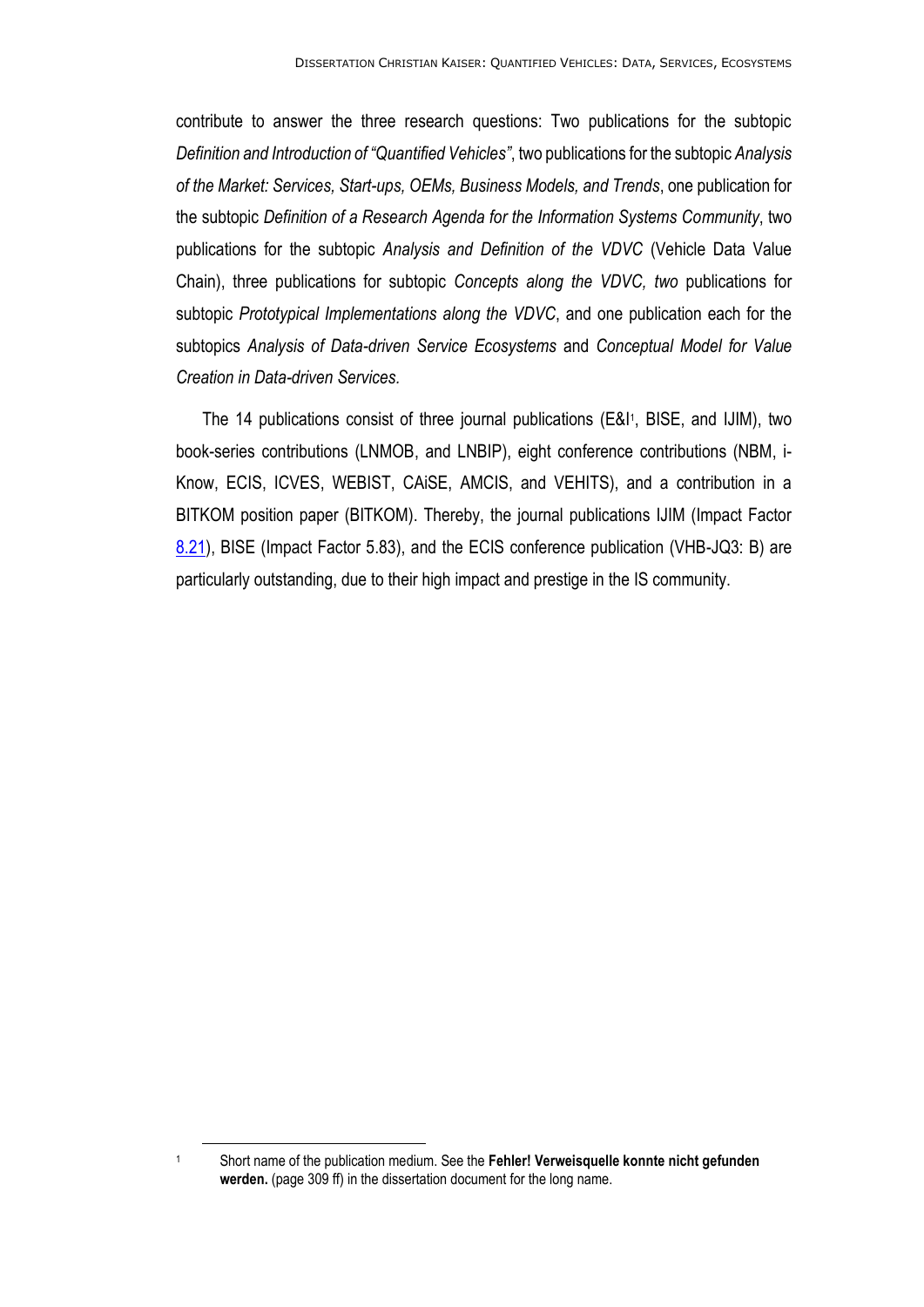#### **Zusammenfassung**

Die fortschreitende Digitalisierung hat das Potenzial für sogenannte *Quantified Vehicles* aufgezeigt, welche wertvolle (Fahrzeug-)Sensordaten über das Fahrzeug selbst und seine Umgebung zu sammeln. Folglich sind (Fahrzeug-)*Daten* mittlerweile zu einer wichtigen Ressource der Automobilindustrie geworden, da sie auch (datengetriebenen) *Services* ermöglichen können. Bei der Service-Generierung sind mehrere Rollen zu besetzen, vom Datenlieferanten über den Service-Entwickler und den Service-Anbieter bis hin zum Endnutzer. Das (datengetriebenene Service) *Ökosystem* von Akteuren, die zusammenarbeiten, um letztlich Services zu generieren, hat sich erst in den letzten Jahren herausgebildet.

Diese Dissertation wurde im Jahr 2016 begonnen, als es noch wenig Literatur und Forschung in diesem Bereich gab. Rückblickend wurde der Aufstieg von datengetriebenen Services in der Automobilindustrie begleitet. Fahrzeugdaten, datengetriebene Services und die entsprechenden Ökosysteme sind in den letzten Jahren zu einem wichtigen Markt geworden, wie Berichte von Analysten (z.B. Capgemini, Deloitte, KPMG, McKinsey und PWC) zeigen. Die Erwartungen reichen bis hin zu Aussagen über radikale Veränderungen der automobilen Geschäftsmodelle durch datengetriebene Servicemöglichkeiten. Und solche potenziell radikalen Veränderungen eines Wirtschaftsstandortes Deutschland, in dem 830.000 Beschäftigte im Jahr 2019 rund 435 Milliarden Euro erwirtschafteten, sind zweifelsohne ein relevantes Forschungsthema.

Es gibt eine Vielzahl von Einflüssen, die die Serviceentwicklung kennzeichnen oder bisher den Durchbruch datengetriebener Services gehemmt haben, die untersucht werden könnten. Die fünf Ziele dieser Arbeit sind, (i) besser zu verstehen, wie Fahrzeugdaten zu einem relevanten Artefakt für Unternehmen und Innovationen werden, (ii) *Quantified Vehicles* als eine Form der Digitalisierung im Automobilbereich zu definieren und zu beschreiben, (iii) datengetriebene Dienste exemplarisch zu entwickeln, die einen Mehrwert für den Verbraucher darstellen, um das Verständnis für die Herausforderungen bei der Entwicklung von Diensten zu verbessern, (iv) den Prozess und die Akteure der Wertschöpfung sowie das Zusammenspiel der Akteure untereinander im Ökosystem besser zu verstehen, indem empirische Forschung unter Einbeziehung von Domänenexperten aus dem Automobilbereich durchgeführt wird, und (v) durch empirische Forschung gestützte Designaktivitäten durchzuführen, um die datengetriebene Wertschöpfung und den Aufbau eines datengetriebenen Service-Ökosystems konzeptionell zu modellieren.

Um die Ziele zu adressieren, wurden drei Forschungsfragen definiert, die im Forschungsprozess in Rahmen von sechs Unterthemen abgearbeitet wurden. Im Rahmen der kumulativen Dissertation hat der Autor dieser Arbeit an insgesamt 14 Publikationen (zehn als korrespondierender Autor / Hauptautor)